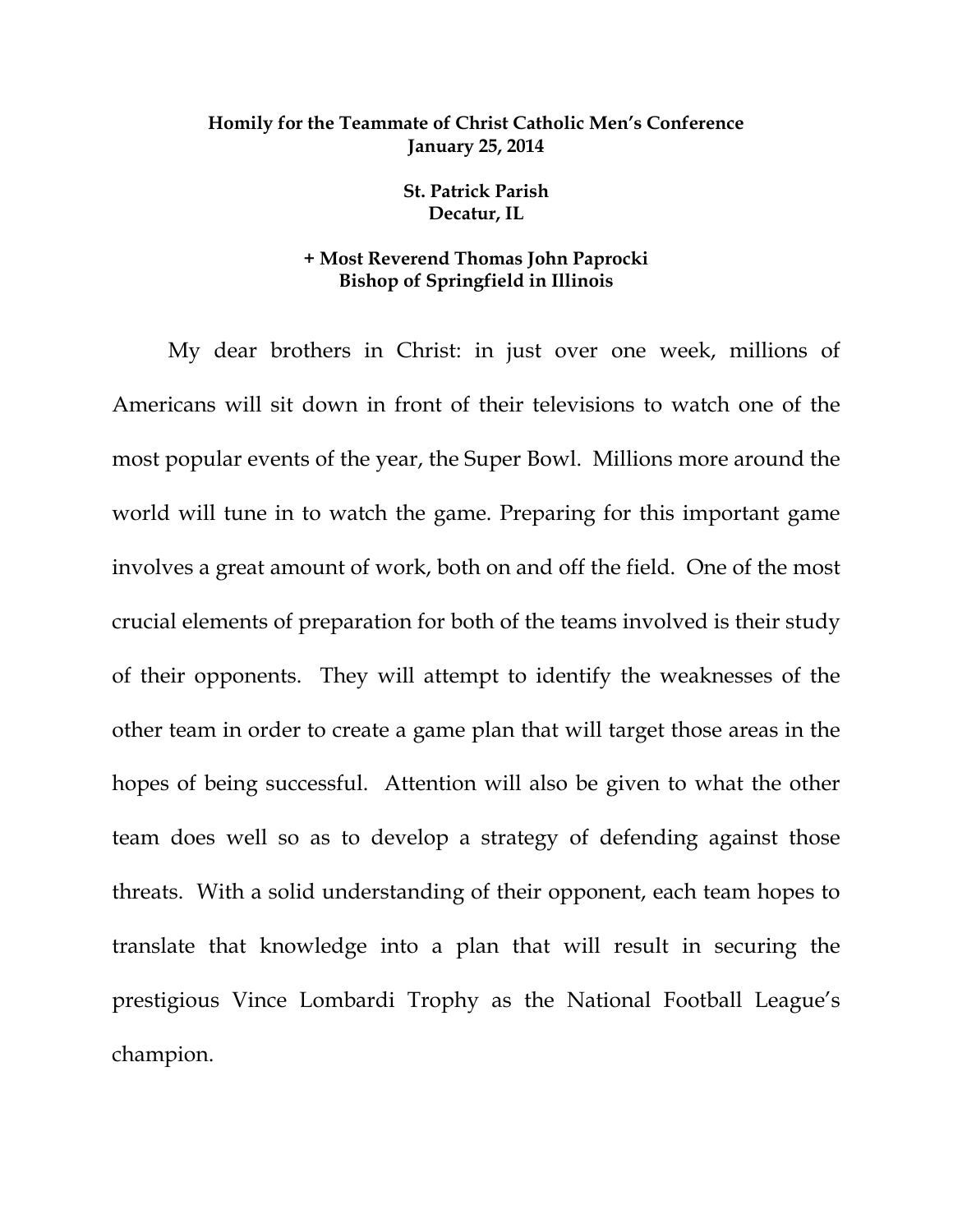The ability to know and understand one's opponent applies to many other areas of life. In the business world, great amounts of resources are directed to this task in order to gain a competitive advantage in the market. In the military, the age-old maxim of "know your enemy" is a fundamental principle in both offensive and defensive planning against one's rival. This principle is no less applicable when it comes to the spiritual life. In keeping with the military imagery, we know that we are indeed in a battle with the devil, our primary enemy. If we hope to be successful in resisting his attacks on us, it is important for us to know his game plan.

A helpful resource in this regard is a recent book by Father Louis J. Cameli, a priest of the Archdiocese of Chicago, called *The Devil You Don't Know: Recognizing and Resisting Evil in Everyday Life*. One of the items identified by Father Cameli in his book is the devil's work of division in our daily lives. In fact, the word diabolical, a word which we use to associate with the works of the devil, comes from a Greek word which means to cut, tear, or divide. The devil's work of division, then, is one of his primary tactics in his game plan against us.

This work of division can be seen at the very beginning of the Scriptures in the story of Adam and Eve. By tempting them to eat of the

2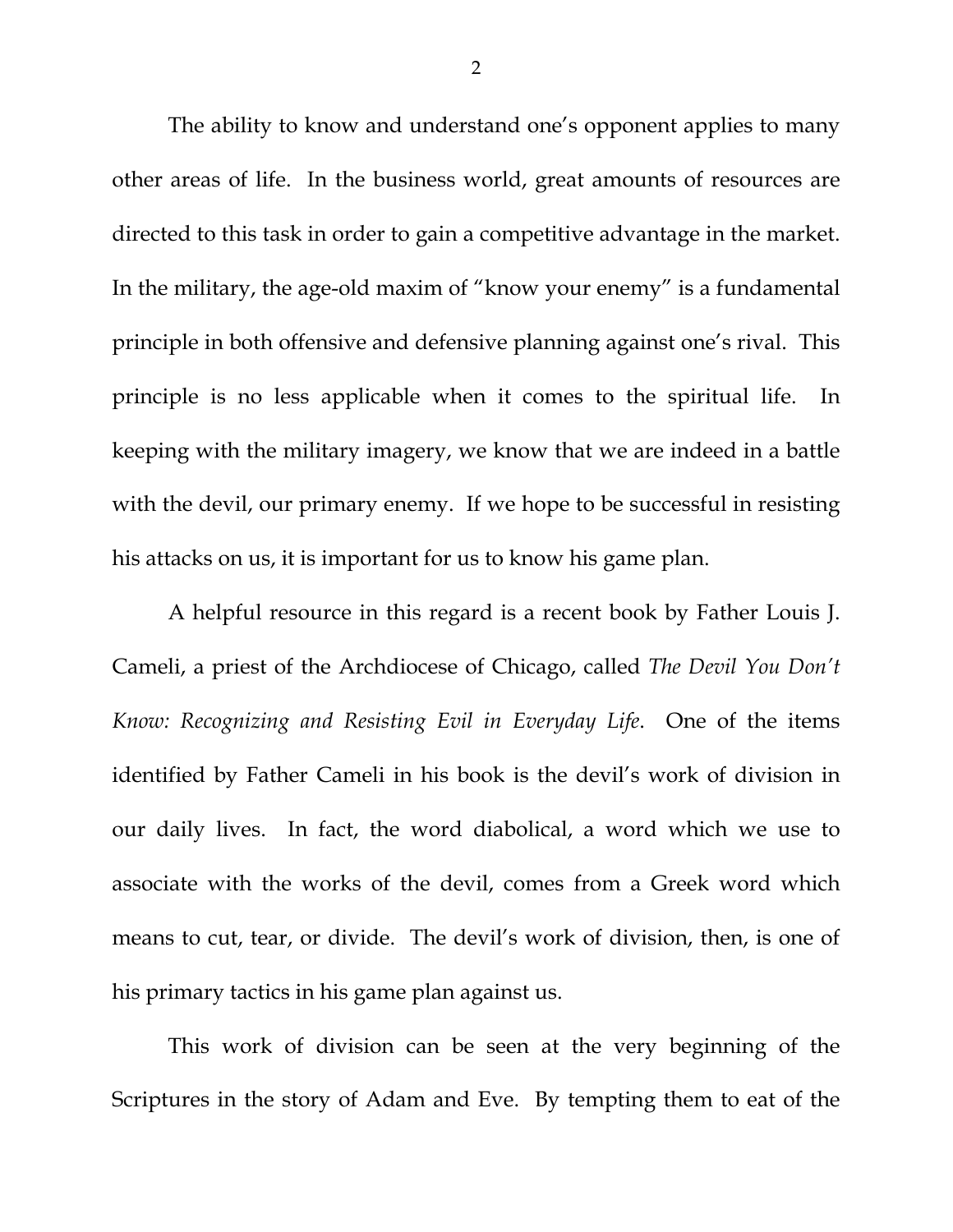forbidden fruit, the devil was successful in separating Adam and Eve from God who had commanded them to not eat the fruit. After having disobeyed God, their eyes were opened and they separated themselves from one another, hiding out of shame due to their nakedness. Their children, Cain and Abel, experienced division, a division which would result in the first act of homicide. The work of division would continue in various ways for the next several thousand years.

God, however, was not content to let the devil have the upper hand and, in the fullness of time, He sent His Son into the world to reconcile humanity to Himself. Here we find the center of the mission of Christ, to free us from our division caused by sin and unite us with Him and with one another. Before enduring His Passion, Jesus prayed to His Father "that they may be one, as we are one" (John 17:22). Unity, therefore, is an essential element of what it means to be a Christian, unity with Christ and unity with one another. We see this in the Gospel as Jesus invites the first apostles to follow Him and to be with Him. He wants them to be united to Him so that they can carry on His work of reconciliation and salvation for all mankind.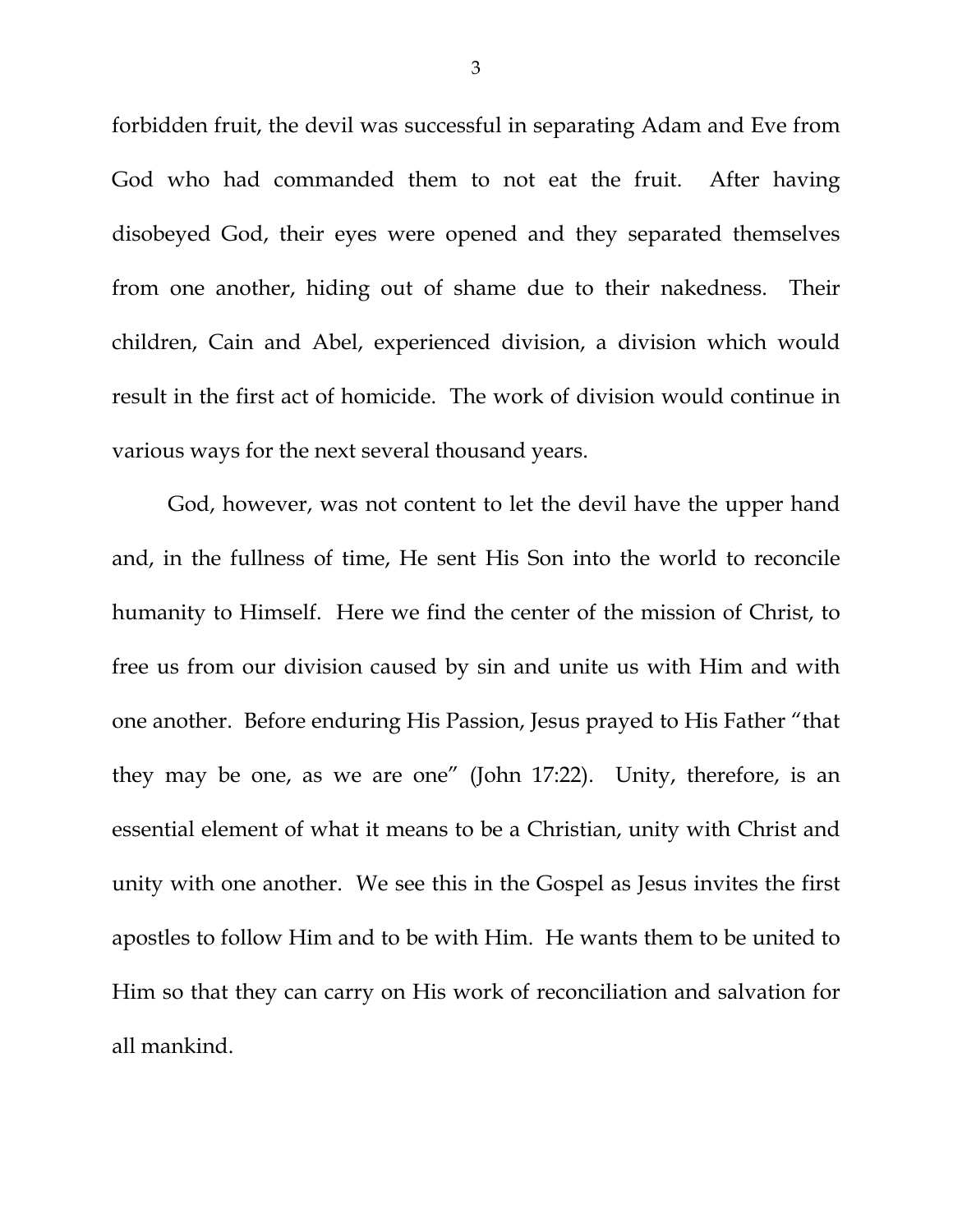Yet, even though His Passion, death, and Resurrection brought about this restoration of unity, division would continue to plague humanity. Christ has certainly won the final victory over sin and death, but the devil has not given up his work of seeking to bring division and thus depriving people of sharing in the gift of unity with God and all of the angels and saints in Heaven. We see this in our second reading for today's Mass in which St. Paul had to confront division among the members of the Church in Corinth. He had heard reports that rivalries had arisen and that people were identifying themselves with individuals other than Christ. Such division was unhealthy for their progress as a local Church and so St. Paul was eager to restore unity among the people by reminding them that they were all to identify themselves with Christ "so that the cross of Christ might not be emptied of its meaning" (1 Cor 1:17).

We too must be aware of the many ways in which division deprives us of the fullness of what Christ has won for us on the Cross. Due to the fact that we are social beings, many of our experiences of division are to be found in our relationships with others.

One particularly destructive source of division is the vice of gossip. Pope Francis has brought this issue up several times during this first year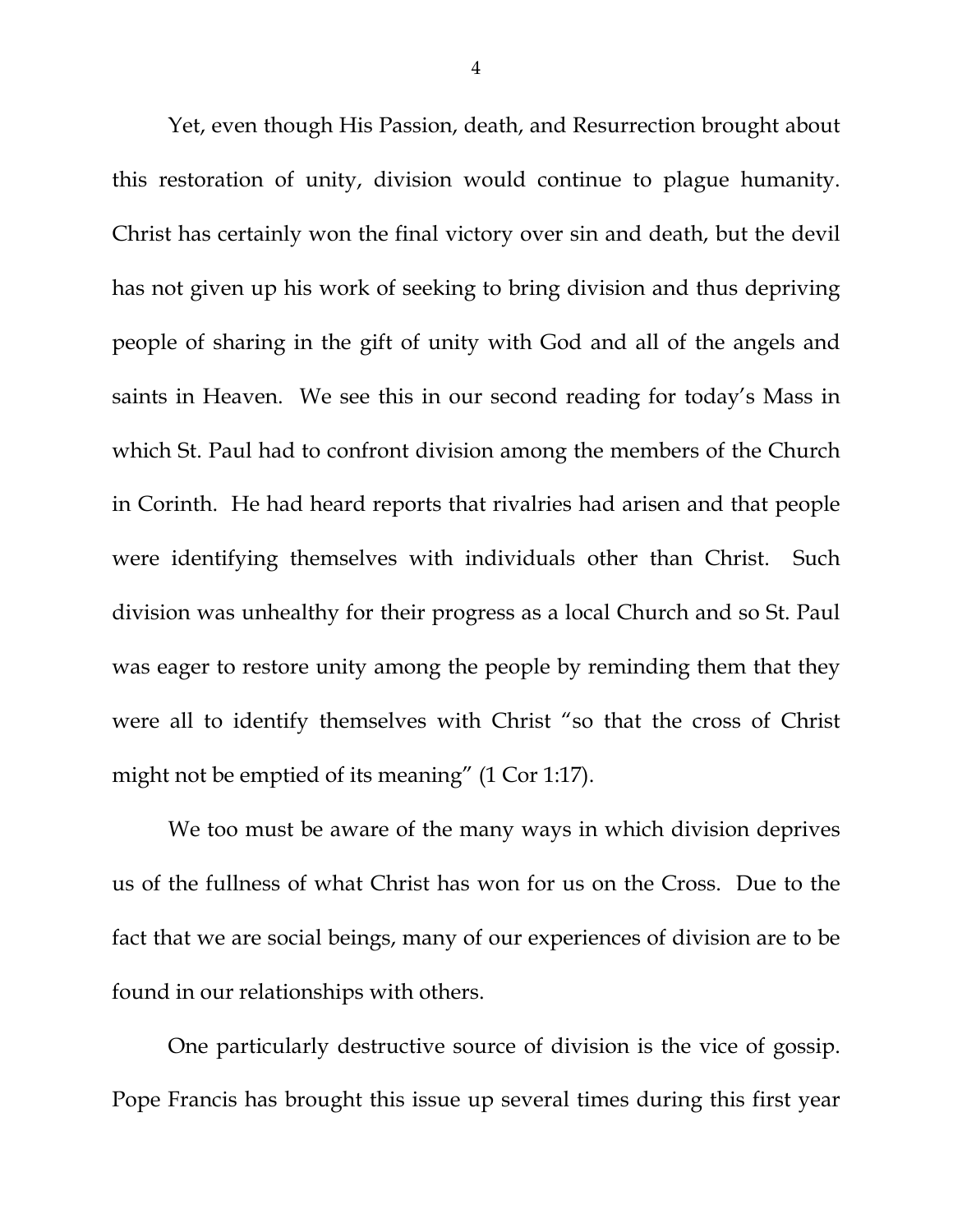of his pontificate. He has spoken of gossip as a weapon which threatens the human community every day; it sows envy, jealousy and power struggles. It has even caused murder. When we gossip about others, we create a wedge between ourselves and them. In addition, those who listen to our gossip often find themselves forming negative judgments about the other person, resulting in even greater division. We must be ever vigilant in the use of our speech, especially when speaking about others. One of the most effective means for this is by remaining silent when what we want to say will not build others up, but only tear them down.

Divisions resulting from actions such as gossip are in most cases the manifestation of the interior sin of pride. Pride causes us to look at ourselves as the center of the universe. Whenever we encounter somebody who does not agree with us or who we do not particularly like, we are quick to form judgments about that person. Instead of looking upon the other as a brother or sister, we see them as a threat to us and we want to distance ourselves from them. This begins in our hearts where we make the decision to be separated from them. This is the basis behind what Jesus teaches in the Sermon on the Mount when He said that "whoever is angry with his brother will be liable to judgment" (Matt 5:22), for already, the